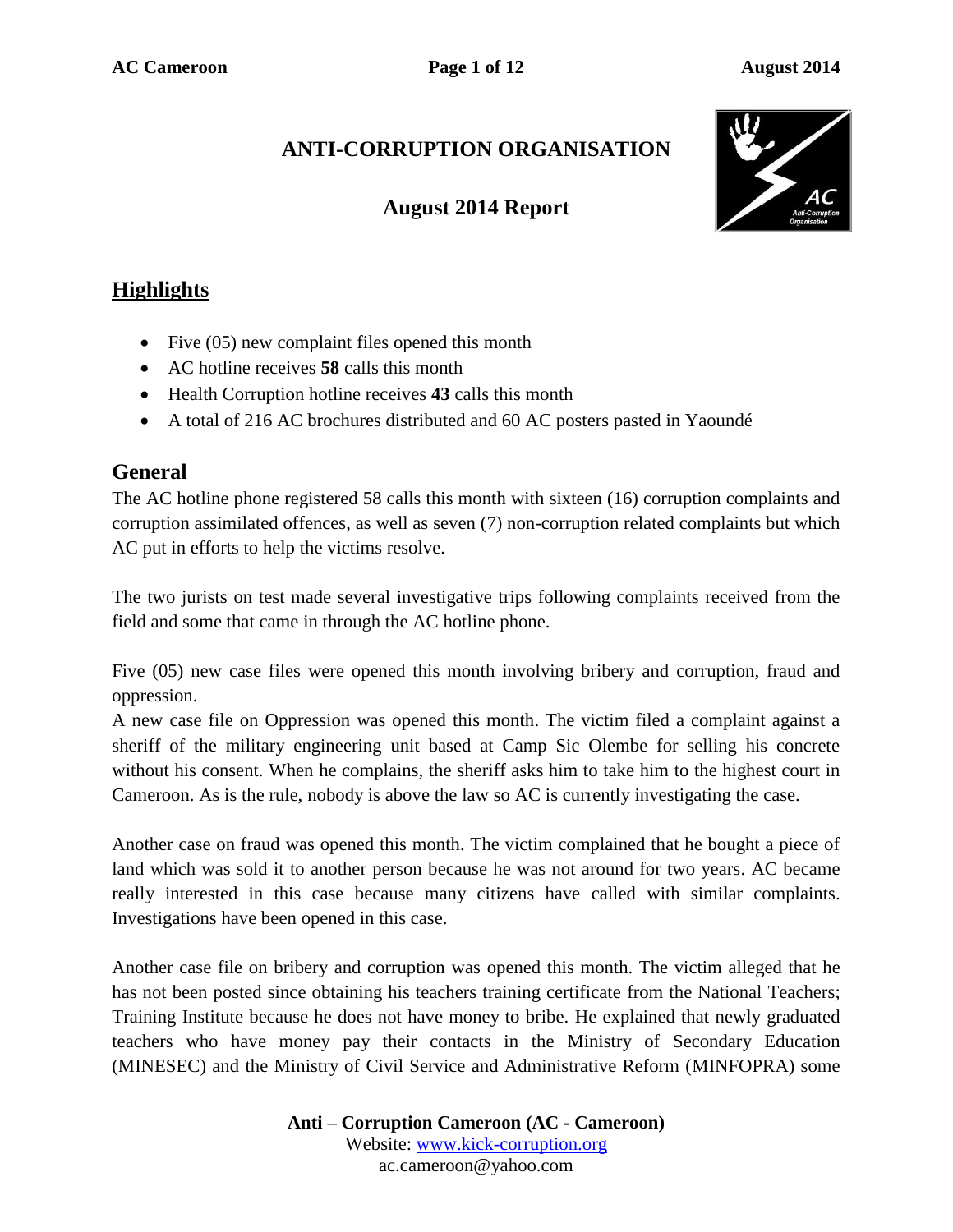**AC Cameroon Page 2 of 12 August 2014**

money so as to get integrated real fast, faster than their colleagues who graduated before them. AC has opened investigations to see if it can undercover the corruption network.

A new case file on bribery was opened this month. The victim complained that he took his father to the Yaounde Central hospital for a scan but the medical personnel there neglected his father's case until he paid them some money. According to him, he was advised by another patient in the hospital to bribe the personnel because if not, his father will not be attended to. When he did, the attention and services became prompt. AC descended to the site to recruit more victims of such corruption acts.

Another case file on bribe was opened this month. The victim paid 120,000 FCFA illegally to establish a passport but could neither get a passport nor get back his money after three months. AC got to the premises to recruit victims and discovered that the person who received the money is not a worker at the General Delegation of National Security (DGSN). Meaning he has an insider who works at the in this structure.

With regards to the collection of complaints against corruption, brochure distribution and poster pasting has been the major activities carried out to this effect. Posters were pasted and brochures distributed in corruption hotspots in the town of Yaoundé around Mimboman, Elig-dzoa and Etoudi.

Case follow-up this month continues with the old case of motor bike riders against the head of the Nkolbisson municipal storeroom still at the level of hearings in the high court in Yaoundé.

Also, the FIPCAM case reported in the month of July on abusive dismissal, bribe, fraud and human rights abuses against FIPCAM by employees of the company was closed temporarily at AC reason being the complainants had not followed the right procedure at the initial stage and were given legal advice on how to go pursue the case with the government organs involved before AC takes the lead.

The head of the legal department contacted Transparency International (TI- Cameroon) in a bit to work out working terms in the field of corruption.

### **Health Corruption Hotline**

The health corruption hotline received 43 calls with 2 complaints all relating to cholera drug shortages in the Adamawa. This is as a result of the recent outbreak experienced in that region since the month of July. The analyses of these calls have been represented below on charts.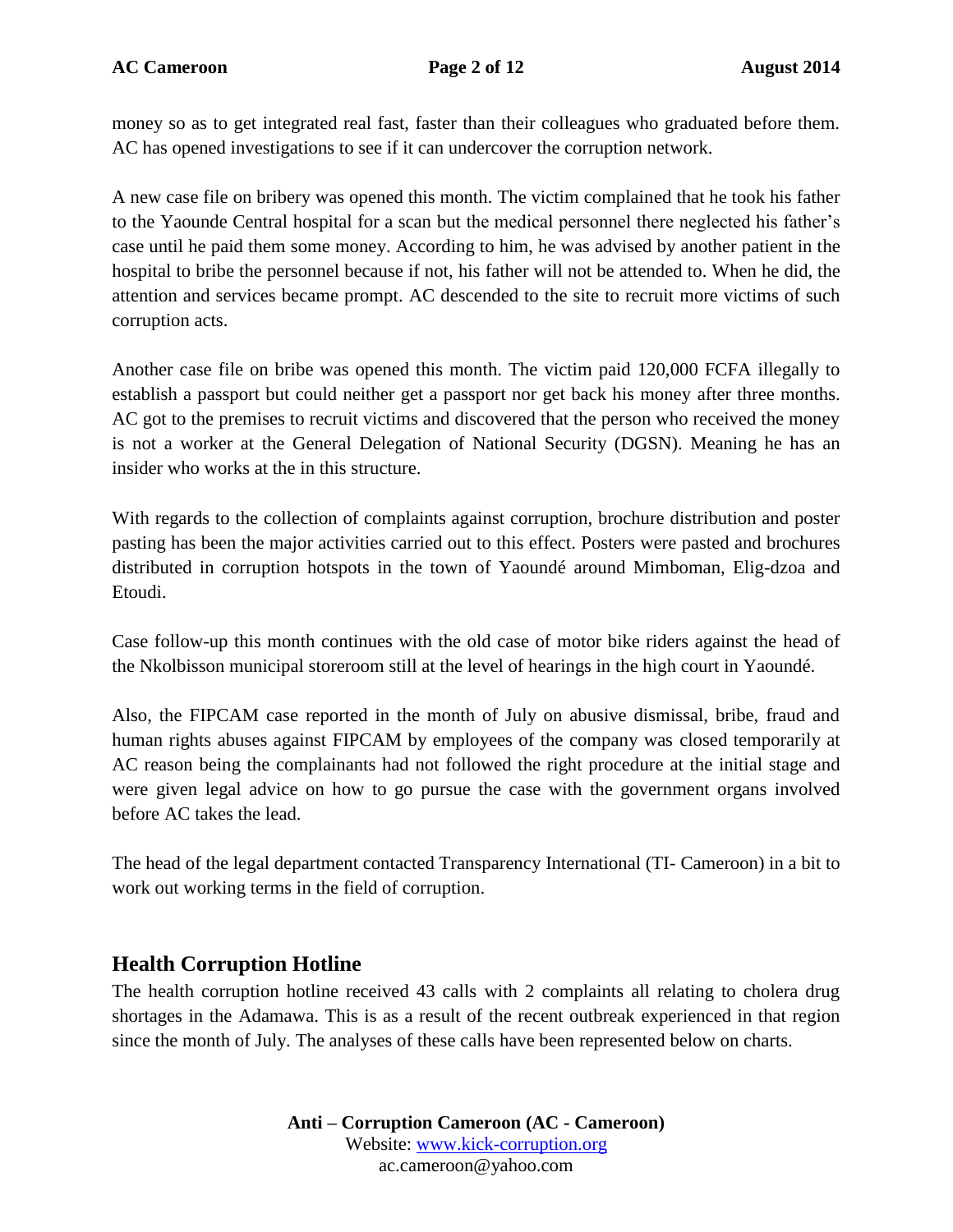

In the month of August 2014, 66% of calls were responsive while 34% were non responsive. Most of the non-responsive calls are from the Adamawa and North regions which have been noticed always have connection problems.



Cholera had the highest complaints with 67% all from the Adamawa and Northern regions following the fact that there was a cholera outbreak mid last month. Complaints on malaria followed with 33%.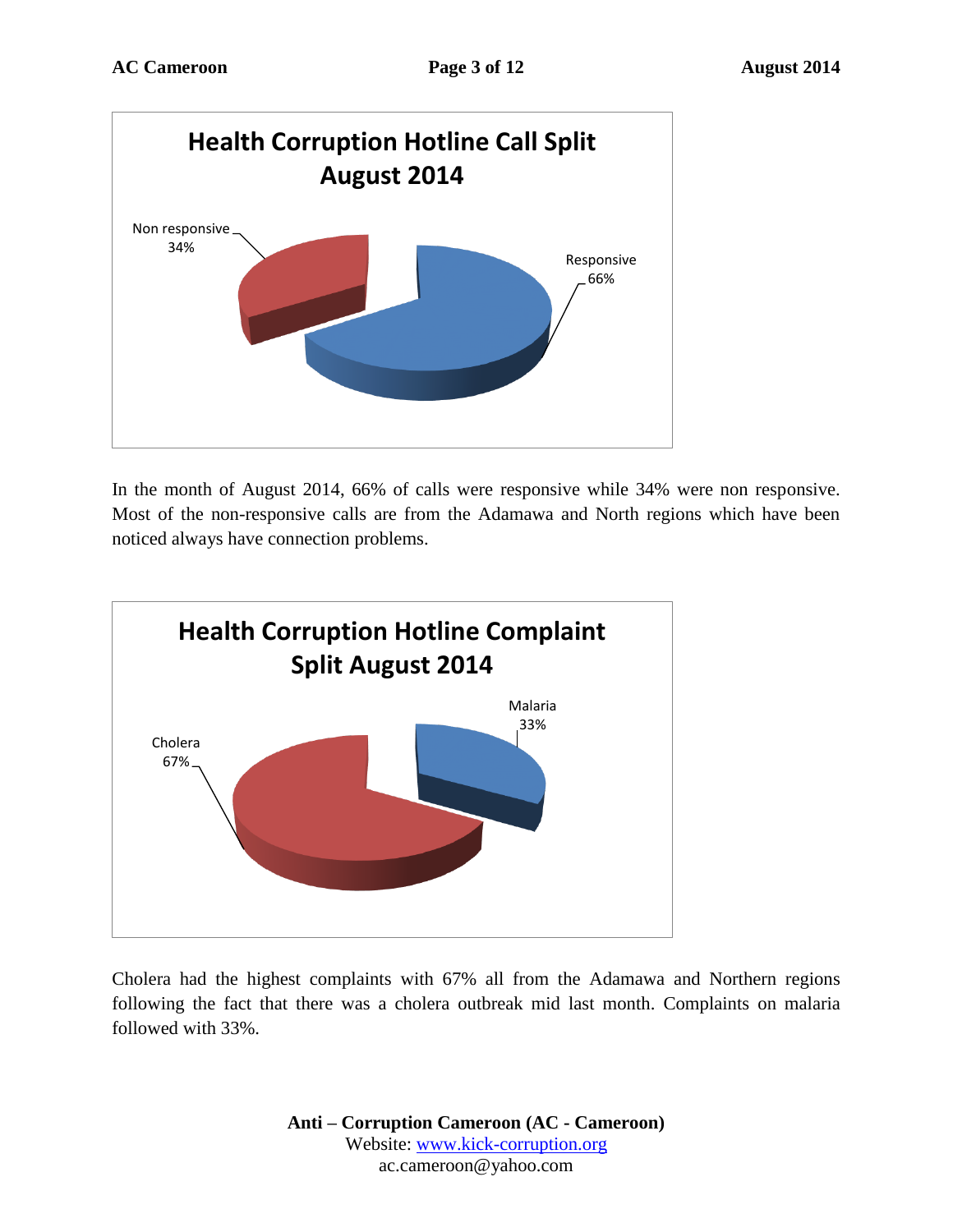## **Gender**

The female gender was highly under represented this month with only 26% of callers being female while most callers were male with a percentage of 74%.



# **Age Range of Callers**



The adult and youth age group both have 48% each of callers while the elderly group have just 4%.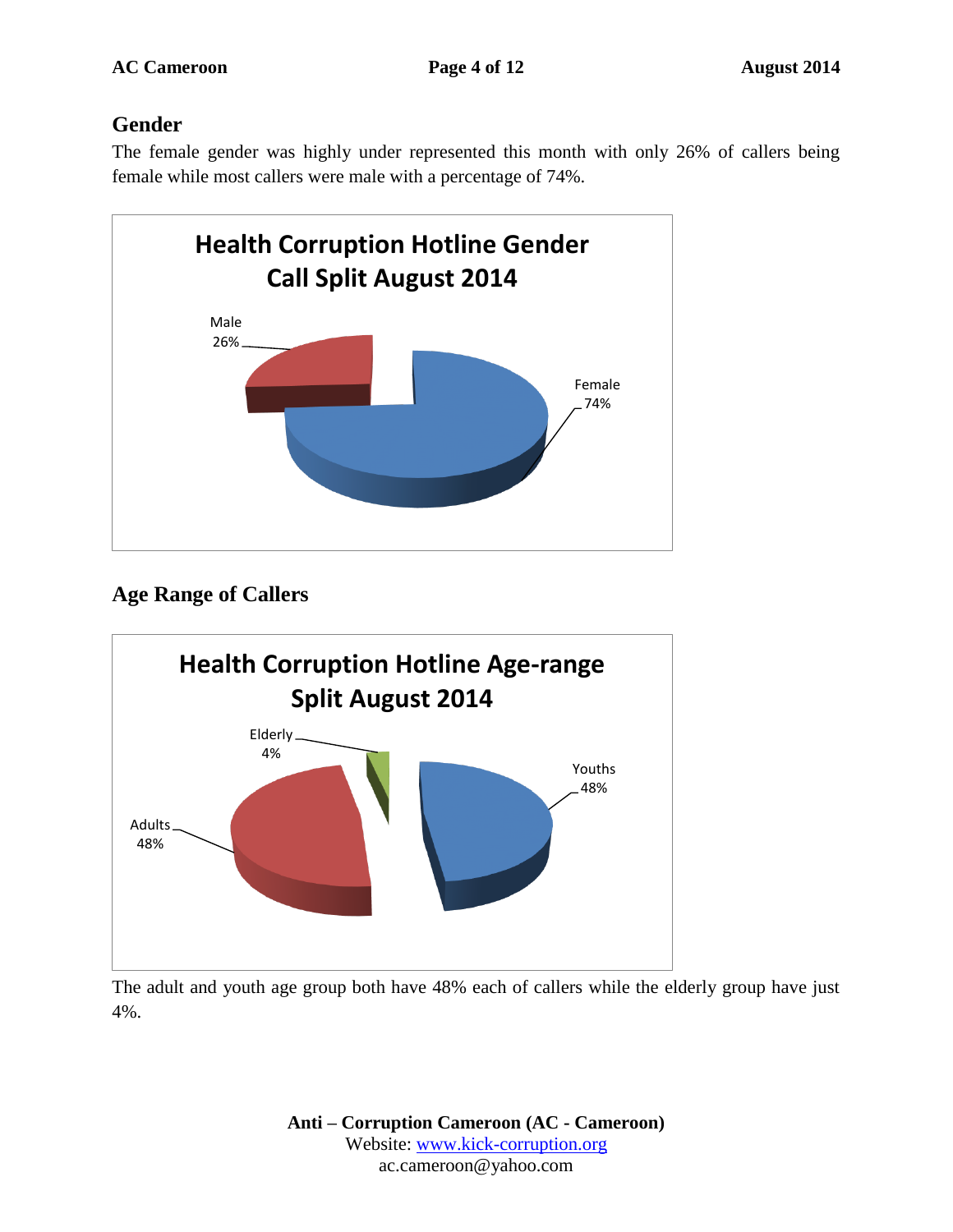### **Regional Distribution of Calls**



The Adamawa has the most callers showing 39%, the North West follows with 21%, with the South West, Center and West regions all having 11%. Interestingly, the Far North and North regions are represented with 4% and 3% respectively. This can be explained by the cholera outbreak that touched those regions.

# **AC Hotline Phone**

The AC hotline phone received 58 calls this month with a total number of 25 complaints: seventeen (17) corruption complaints and corruption assimilated offences, as well as seven (7) non-corruption related offences.

In addition to calls received, field work was also carried out in a bit to collect complaints. A total of 216 AC brochures were distributed and 60 posters pasted in and around the central hospital, Mokollo and Obili.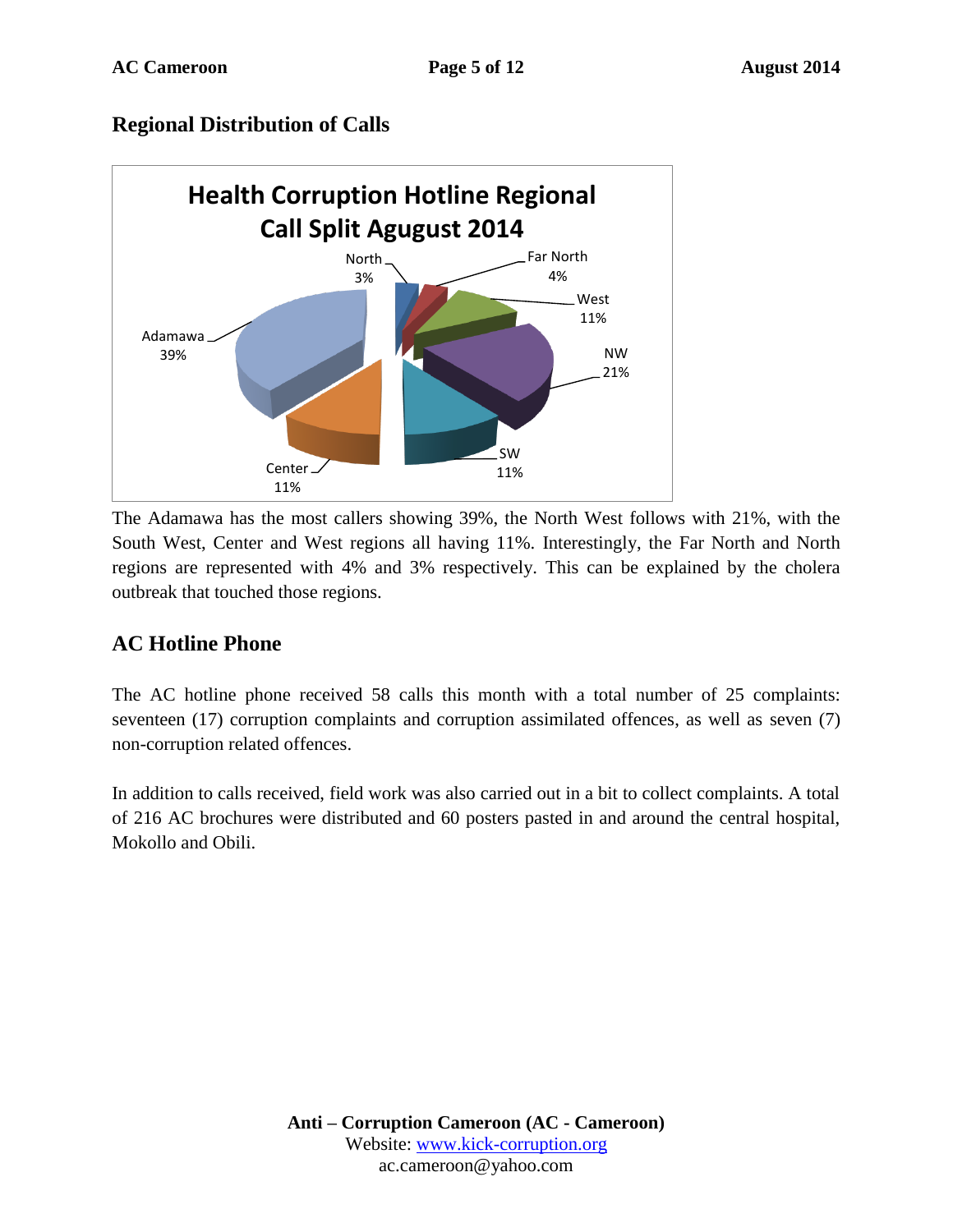

84% of calls were responsive this month of August while just 16% of callers did not respond to calls.



49% of callers this month of August did not have any complaint to report while 36% of callers had corruption related complaints and 15% had complaints which were corruption related.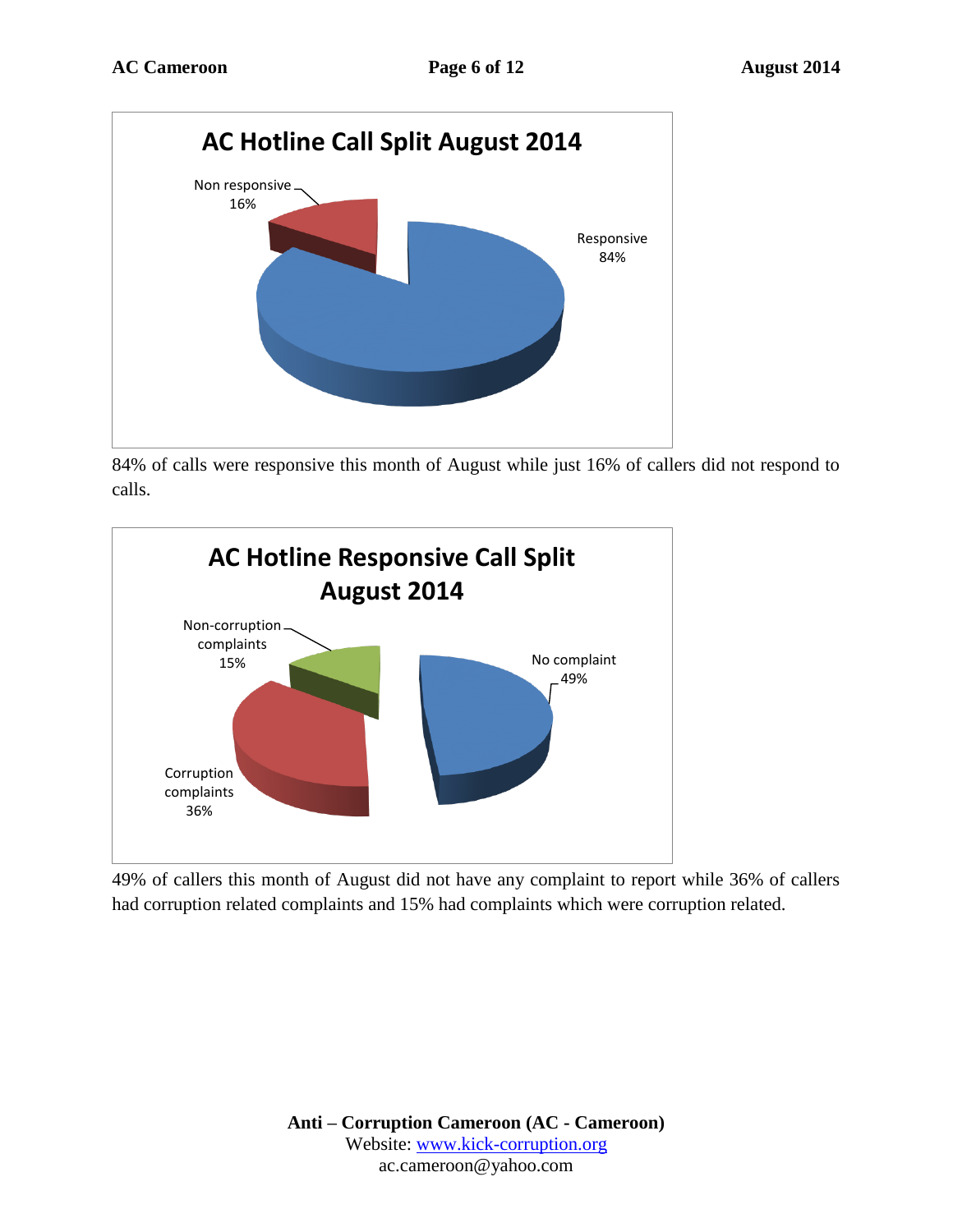

Bribe complaints tops the list as usual with 47%, followed by complaints of fraud and swindling at 17% then Undue demand with 12%. Oppression, Indulgence, Extortion and abuse from the forces of law and order all have 6% each.

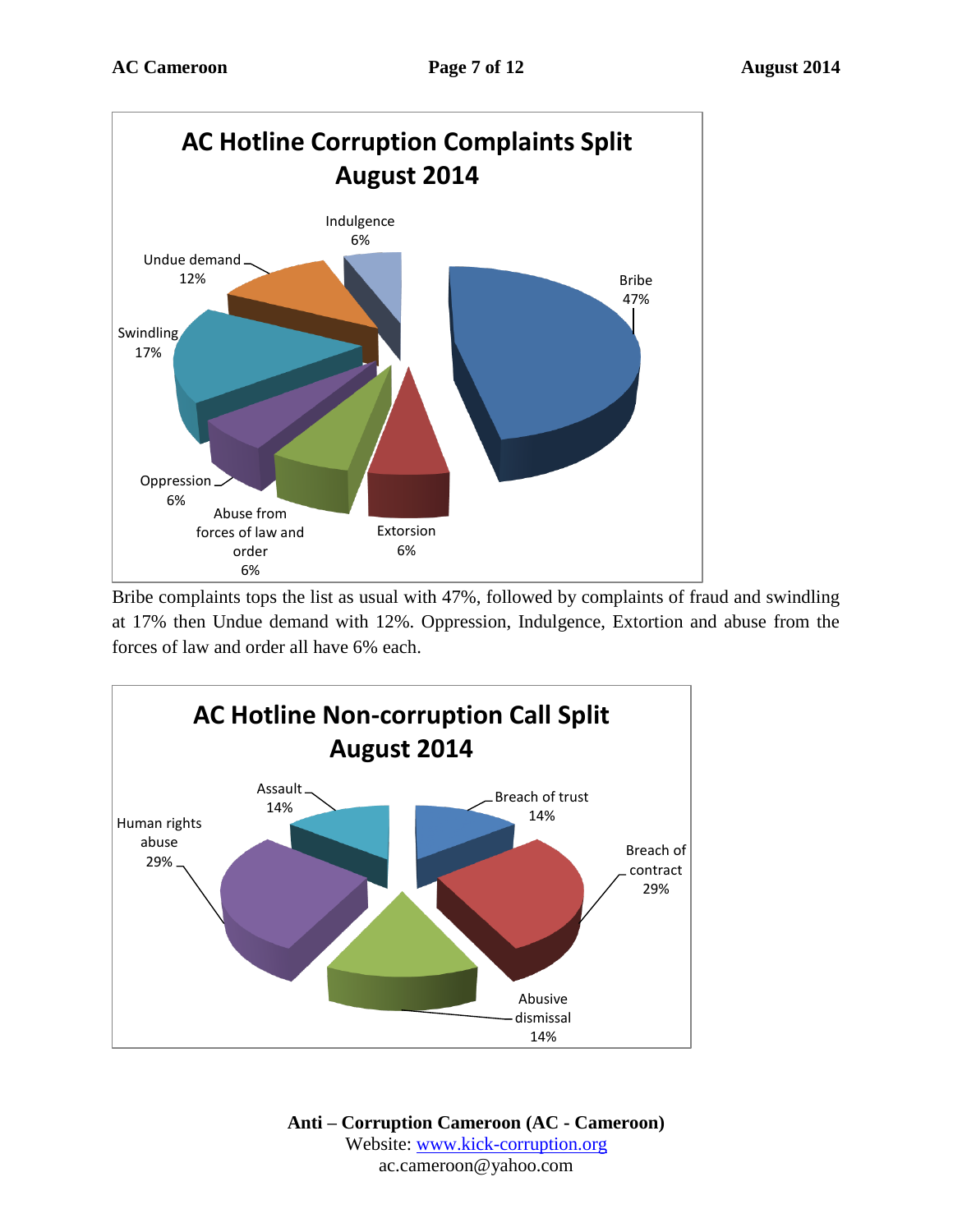29% of calls this month were to report human rights abuses and breaches of contracts while assault, abusive dismissal and breach of trust all have 14% each.



50% of callers claimed to have dialed the wrong number, 22% wanted to find out more information about AC-Cameroon while 17% needed legal advice with personal problems. 6% of callers asked if it was possible to work in collaboration with AC while 5% said they wanted to verify if the AC hotline number was functionality.

### **Gender**



As usual, the male gender participated more with 84% of calls registered from that gender while the female gender represents just 16% of calls. Reasons as to this low involvement of women are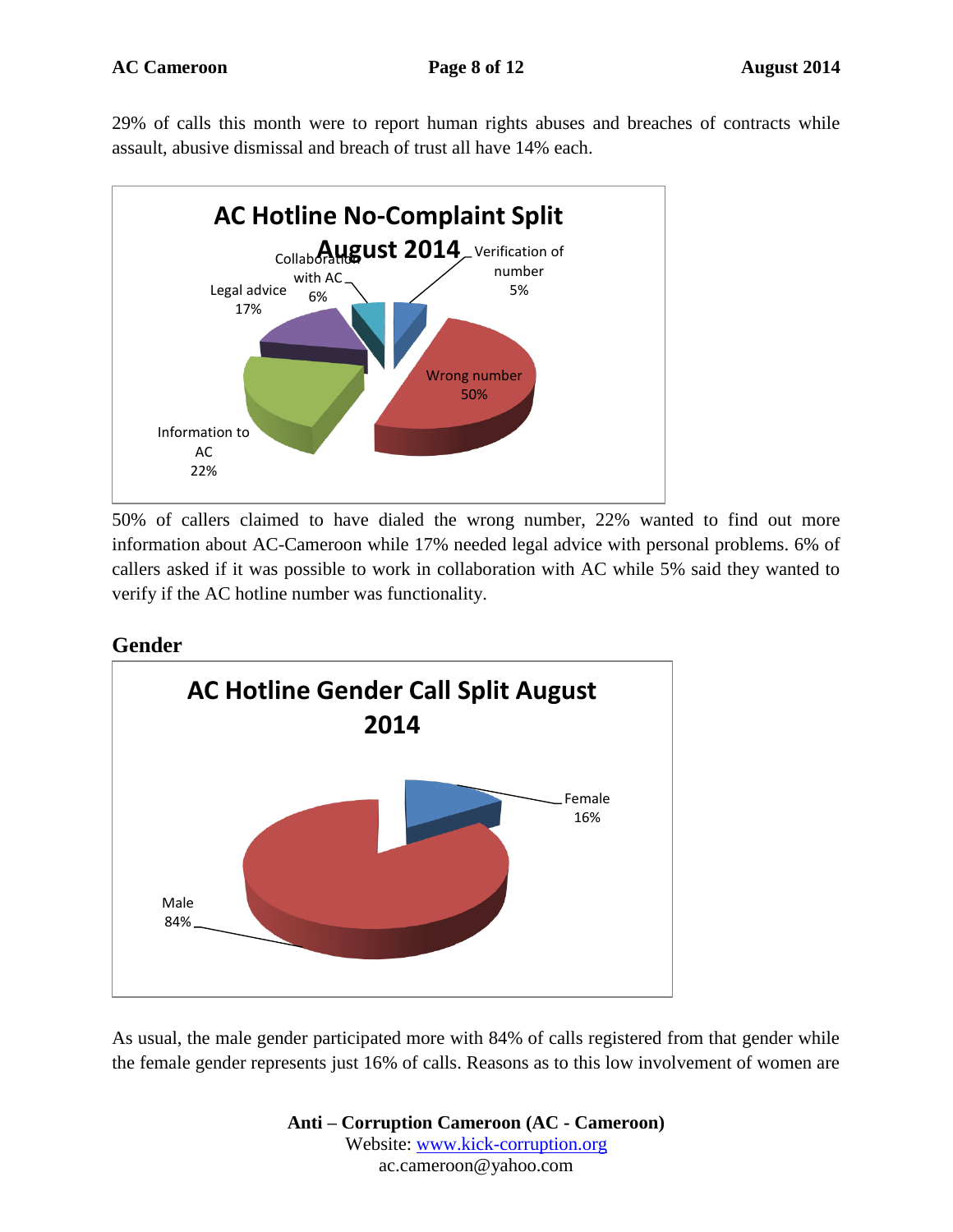not clear because AC makes efforts to engage more women by targeting more women while on the field**.**

### **Age range of callers**



This month of August saw just two age groups participating with the adult age-range at the top with 94% and the youths with just 6%. The elderly age group did not participate this month.

## **Regional distribution of calls**

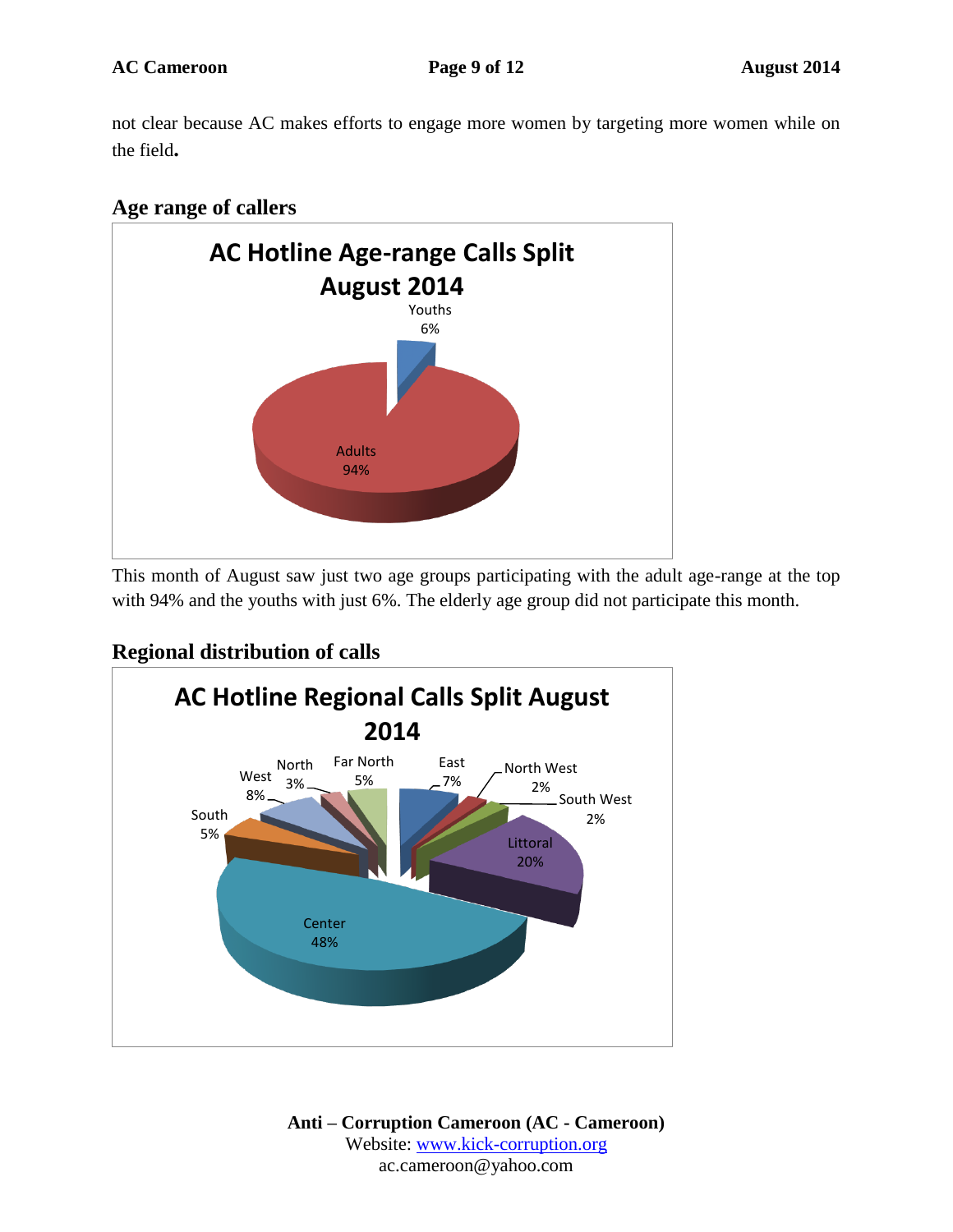Many regions which were left out in the past months have resurfaced this month but the center region continues to top the list with 48% of calls. It is followed by the littoral with 20%, the West with 8%, the East with 7%, the South and Far North with 5% each, then the North and South West regions with 3% each.

#### **Investigations**

The case on Oppression opened this month relating to a complaint filed by a concrete dealer against a sheriff of the engineering unit of the military base at Camp Sic Olembe took AC volunteers on an investigative mission to the site. The complainant reported the Sheriff for selling his concrete without his permission. AC descended to the site and every concrete owner there confirmed the report. AC advised the complainant to report the matter to the Sheriff's boss who if failing to handle the matter, AC will get fully involved. The Sheriff's boss, a colonel immediately initiated action following their procedures. The complaint was heard at first at the Military Security unit (SEMIL) and thereafter sent to Service of Moral Security (SSN). The next hearing of the case has been programmed on Monday the 8<sup>th</sup> of September at Investigation Unit (SEI). AC is closely monitoring the progress of the case.

Investigations and research was also carried out at the Delegation of Land Tenure following a complaint deposited at AC on a case of fraud and bad faith portrayed by a chief in Eleveur village. The complainant bought a portion of land from the chief of Eleveur here in Yaoundé but because he was not in the country for two years, the land was sold to another person who has already constructed on it. AC's interest was heightened because many people were falling prey to such scam from land owners especially in Yaoundé and Douala. During investigations, the complainant withdrew his interest in following the case arguing that it was going to be a waste of time for him. Nevertheless, AC is concentrating research to get the relevant information in relation to the buying and selling of lands in these two regions.

A field mission was also carried out at the Ministry of Secondary Education (MINESEC) following a complaint on bribery and corruption network existing at the MINESEC and the Ministry of Civil Service and Administrative Reform -MINFOPRA where teachers pay to obtain a decree for integration after finishing from the national teachers' training college (ENS). Four newly graduated teachers called this month of August on this same problem which made it necessary for AC to investigate. AC could not detect this corruption network during investigations due to the secret nature of corruption that makes it difficult for anyone other than those involved to know what is going on.

Investigations were carried out at the General Delegation of National Security (DGSN) following a complaint on bribery. The victim paid 120,000 FCFA illegally to establish a passport but could neither get a passport nor get back his money after three months. AC got to the premises to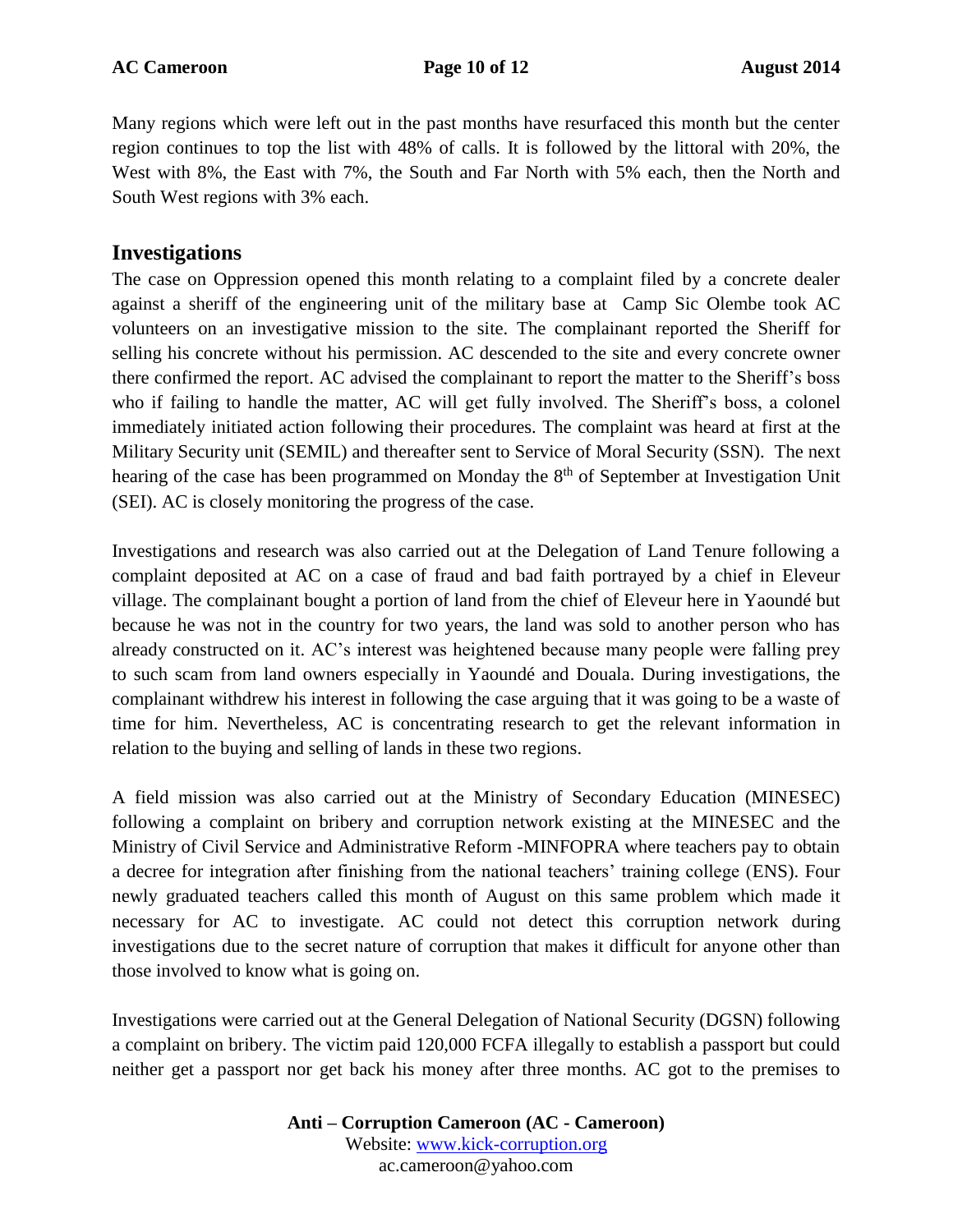recruit victims and discovered that the person who received the money is not a worker at the General Delegation of National Security. Meaning he has an insider who works in this structure. Interesting is the fact that he gave the money to someone who does not work at the DGSN. Whilst at the DGSN, AC discovered that there were many of such middlemen around the immigration office looking for people who want to make passports but they vehemently refused to disclose the identities of anyone of their contacts in the DGSN service.

### **Legal follow-up**

With regards to the FIPCAM case, AC advised the complainants to start pursuing the count on abusive dismissal with the Labour inspection office. AC's interest in this case is the count on illegal logging which involves a lot of fraud but because they had written letters to the president of the republic, the prime minister and the minister of forestry and wildlife, AC decided to hold on and wait for the reaction from these bodies before it proceeds with its next strategy.

The old case of motor bike riders against the head of the Nkolbisson municipal storeroom which is still at the level of hearings in the high court was also followed up. AC volunteers met with the motor bike riders because they called very frustrated about the fact that the case is not advancing. AC needed to make them understand the slow procedures evident in Cameroon's judicial system.

### **Media**

216 AC brochures were distributed and 60 posters pasted around the Central town, Mokollo and Obili this month.

308 Health Corruption flyers distributed and 150 posters pasted in and around the Central hospital and the military hospital

#### **Management**

The two jurists retained for test at the beginning of the month of July are still undergoing testing and evaluations in AC.

### **External relations**

The legal department contacted Transparency-Cameroon this month after which they had a working session in order to work out terms for a working relationship in fighting corruption.